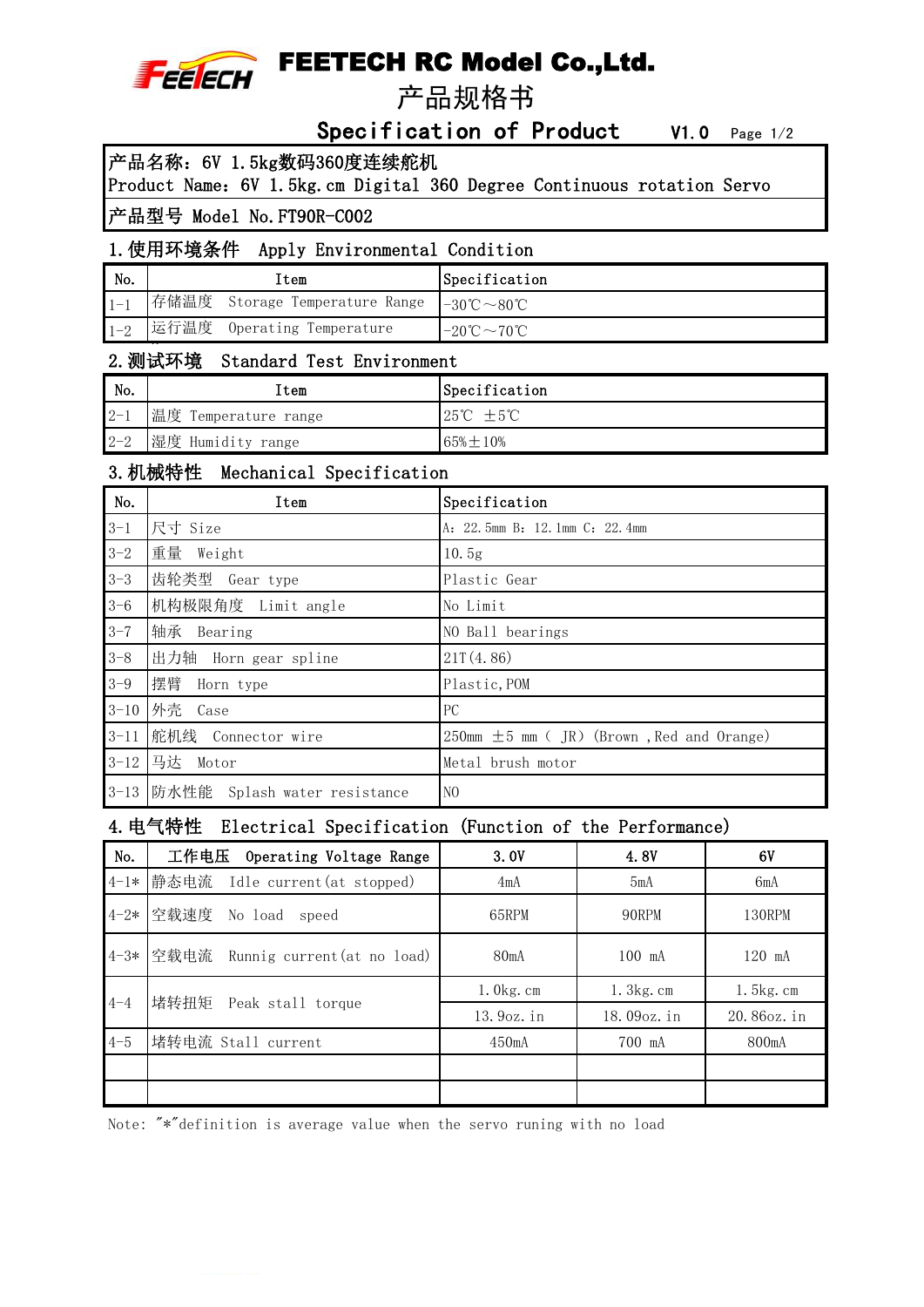

## FEETECH RC Model Co.,Ltd.

产品规格书

Specification of Product V1.0 Page 2/2

产品名称:6V 1.5kg数码360度连续舵机

Product Name:6V 1.5kg.cm Digital 360 Degree Continuous rotation Servo

### 产品型号 Model No.FT90R-C002

### 5.控制特性 Control Specification:

| No.     | Item                     | Specification                                                                               |  |  |
|---------|--------------------------|---------------------------------------------------------------------------------------------|--|--|
| $5 - 1$ | 控制信号 Command signal      | Pulse width modification                                                                    |  |  |
| $5 - 2$ | 放大器类型<br>Amplifier type  | Digital comparator                                                                          |  |  |
| $5 - 3$ | 脉冲宽度范围 Pulse width range | $1000 \sim 2000 \mu$ sec                                                                    |  |  |
| $5 - 4$ | 中立位置 Neutral position    | $1500$ µsec                                                                                 |  |  |
| $5 - 5$ | 旋转角度 Running degree      | 360 Degree Continuous rotation                                                              |  |  |
| $5 - 6$ | 死区宽度 Dead band width     | $45$ µsec                                                                                   |  |  |
| $5 - 7$ | 旋转方向 Rotating direction  | $CW(\text{when } 1500 \sim 1000 \text{ }\mu\text{sec})$<br>CCW (when $1500 \sim 2000$ µsec) |  |  |

### 6.外形图 The Drawings